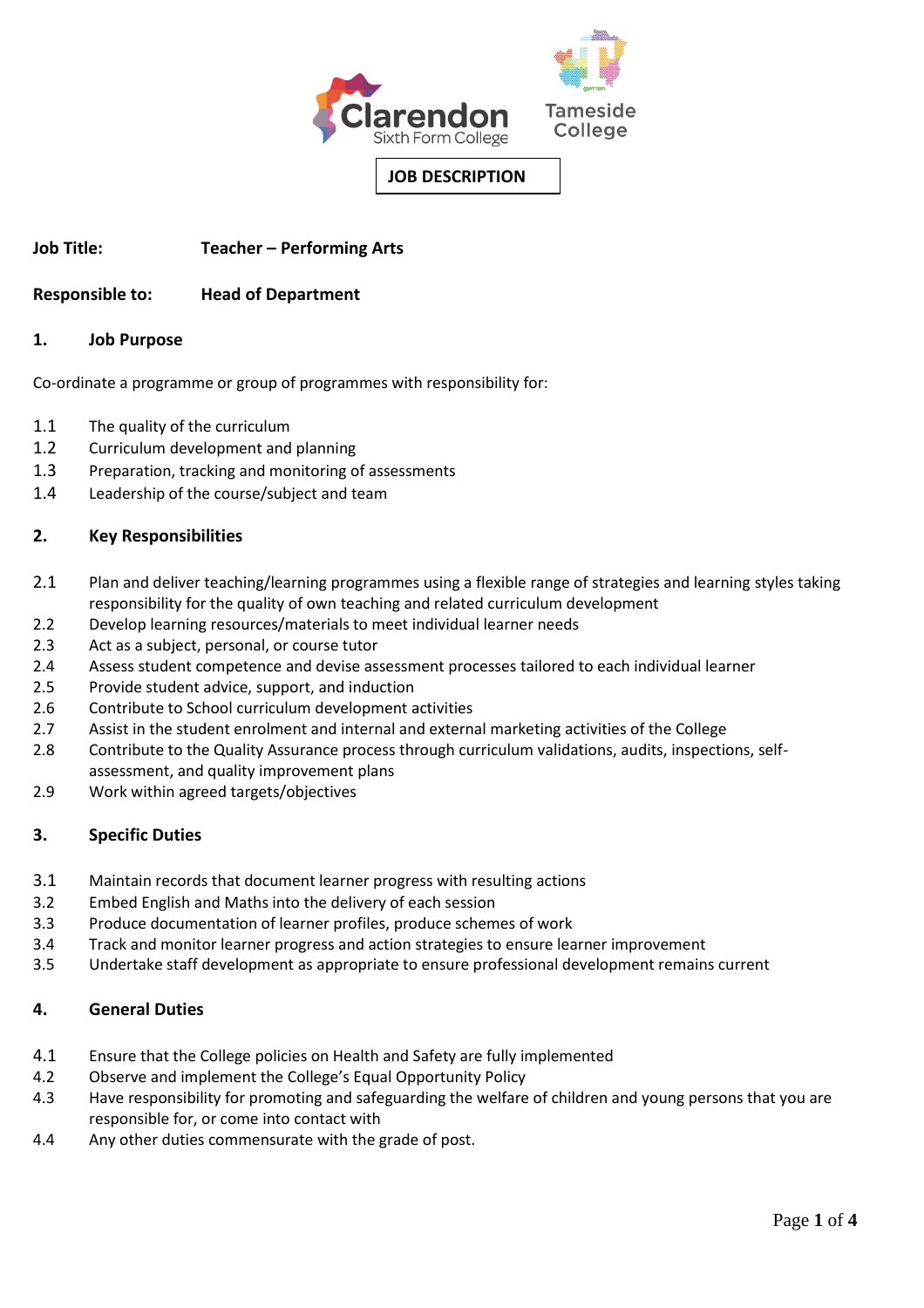# **5. Budget Responsibility**

The post holder **is not** a budget holder under the College's accounting systems and is required to observe and comply with the financial regulations of Tameside College at all times.

# **6. Continuing Professional Development**

 The post holder will proactively take part in the College's Appraisal process and be expected to attend training and continuous professional development events and be responsible for their own professional updating.

## **7. Health and Safety**

The post holder will be required:

- To take reasonable care to safeguard their own safety and that of others with whom they work;
- To cooperate with designated officers named by the Governors and/or the Principal and any other designated College manager to enable the College to comply with its obligations under Health and Safety legislation.
- Not to interfere with or to misuse anything provided in the interests of health and safety or welfare.
- To report immediately any defects in plant, equipment or the working environment

### **8. Equality and Diversity**

Tameside College is committed to the provision of equal opportunities. All employees have a duty to ensure unfair discrimination does not occur and to support the implementation of the College's Equality policy as appropriate.

### **9 Values**

Tameside College values are an essential part of the College achieving its core purpose and it is an expectation that these are adopted in daily working. These include:

- Excellence through Learning
	- It's my responsibility
	- Work together
	- Act with integrity
	- Value and respect each other

#### **10. Safeguarding Children and Vulnerable Adults**

Tameside College recognises that it has a statutory and moral duty towards safeguarding the welfare of children, young people and, if appropriate, vulnerable adults who participate in any College activities and expects all staff to share this commitment.

#### **11. College Policies and Procedures**

Comply with College Policies and Procedures and the Staff Code of Conduct which can be accessed via Learning Box.

Perform such other duties as reasonably correspond to the general character of the post and are commensurate with its level of responsibility.

#### **NOTE:**

The job description is current as at the date of the appointment. In discussion with your line manager your job description may be varied to reflect or anticipate changes in or to the post and you may be required to undertake other duties commensurate with the grade of your post.

| Signed: (Post holder) | Date |
|-----------------------|------|
|                       |      |
| Signed: (Principal)   | Date |

Page **2** of **4**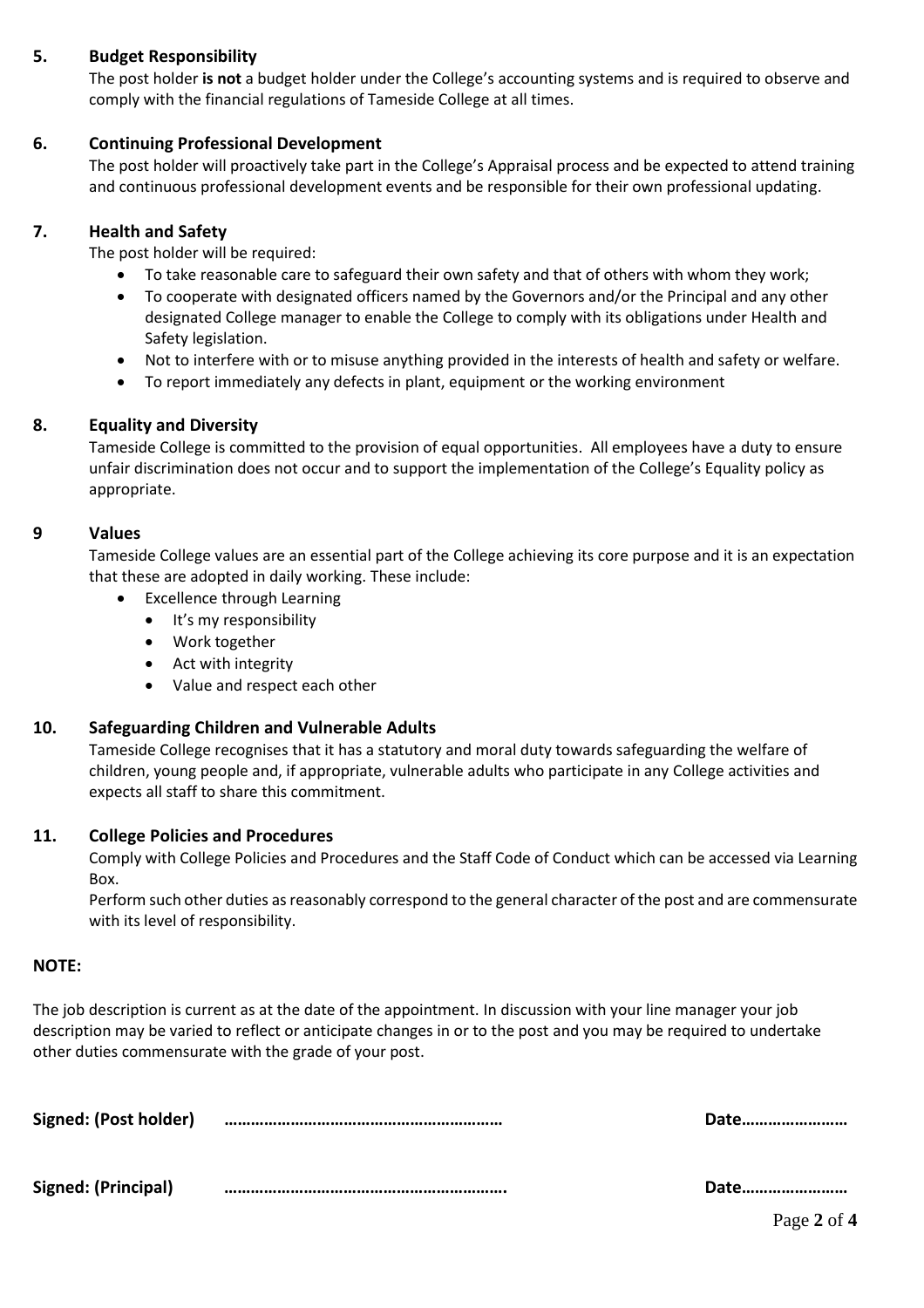|                                      |                                                                                                                      | E         | D | How?         |
|--------------------------------------|----------------------------------------------------------------------------------------------------------------------|-----------|---|--------------|
| <b>Qualifications &amp; Training</b> | Literacy and Numeracy to at least Level 2<br>$\bullet$                                                               | E         |   | A/T          |
|                                      | Degree in the relevant subject area (2:1 or above Desirable)<br>$\bullet$                                            | E         |   | A            |
|                                      | PGCE or equivalent qualification<br>$\bullet$                                                                        | E         |   | A            |
|                                      | Higher degree or recognised professional qualification                                                               |           | D | A            |
|                                      | Meets LLUK standards for teaching and supporting learning<br>$\bullet$                                               |           | D | A            |
| <b>Specialist Knowledge</b>          | Knowledge of the relevant subject specifications<br>$\bullet$                                                        | E         |   | A/I          |
|                                      | Thorough knowledge of the relevant level 2 and level 3 curriculum<br>$\bullet$                                       | E         |   | A/I          |
|                                      | Use of Microsoft Word, Outlook, Excel and any other relevant software<br>$\bullet$                                   |           | D | A/I          |
|                                      | Understanding of and commitment to the principles of individual<br>$\bullet$                                         |           |   |              |
|                                      | learning.                                                                                                            | E         |   | A/I          |
|                                      | Knowledge of curriculum development and diversification in the subject                                               |           |   |              |
|                                      | area                                                                                                                 | E         |   | A/I          |
|                                      | Knowledge of major curriculum developments                                                                           |           |   |              |
|                                      | Previous teaching experience within the FE sector                                                                    | E         |   | A/I          |
|                                      |                                                                                                                      | E<br>E    |   | A/I          |
| <b>Experience</b>                    | Successful track record of delivering the relevant subject area in a<br>$\bullet$<br>further education establishment |           |   | $\mathbf{A}$ |
|                                      |                                                                                                                      | ${\sf E}$ |   |              |
|                                      | Experience of targeting needs of learners and supporting their needs<br>effectively                                  |           |   | A/I          |
|                                      | An excellent knowledge of the subject                                                                                | E         |   | A/I          |
|                                      | Experience of setting and achieving high standards in respect of leaver                                              | E         |   | A/I          |
|                                      | retention and achievement                                                                                            |           |   |              |
|                                      | An ability to plan and manage effective lessons                                                                      | E         |   | A/I          |
|                                      | A creative and innovative approach to the development of teaching and<br>$\bullet$                                   | E         |   | A/I          |
|                                      | learning                                                                                                             |           |   |              |
|                                      | An ability to contribute to teaching at several levels                                                               | E         |   | A            |
|                                      | Experience of setting and achieving high personal standards in the                                                   | E         |   |              |
|                                      | delivery of teaching                                                                                                 |           |   | A/I          |
|                                      | Good classroom and behaviour management                                                                              |           |   | A/I          |
|                                      | Demonstrate leadership and motivational skills                                                                       | E         |   |              |
|                                      |                                                                                                                      |           | D | A/I          |